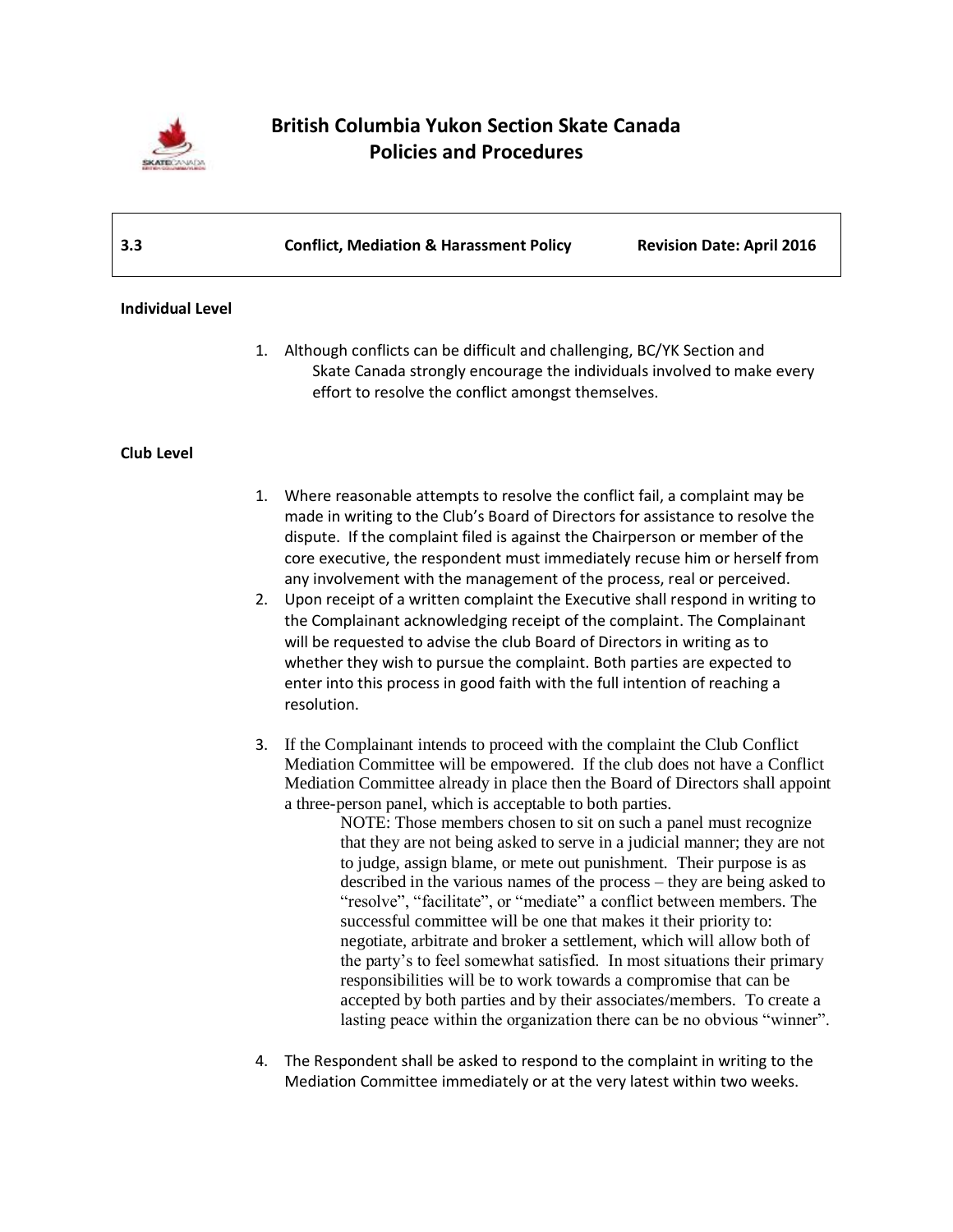- 5. If requested by either the Complainant or the Respondent a meeting of the Club Mediation Committee will be held at which both parties will be present.
- 6. The Club Conflict Mediation Committee shall prepare a written report outlining the allegations of the Complainant, the response of the Respondent and the evidence of any witnesses. The conclusions reached as to the allegations, the decisions, and the underlying reasons for those decisions, and the recommendations as to the appropriate resolution should be included. The report shall be provided to all parties involved.
- 7. If resolution cannot be reached following these procedures at the Club level, the Club Board of Directors and/or the Complainant may contact the Region Chairman and seek the assistance of the Region Conflict Mediation Committee.

### **Region Level**

- 1. When a complaint cannot be resolved at the Club level, the club executive or complainant may request assistance from the Region, who in turn will empower their Conflict Mediation Committee, composed of the Region Chair and two other region members as decided upon by the region executive.
- 2. The Region Committee will acknowledge the receipt of the request in writing to the Club Board of Directors, the Complainant and the Respondent.
- 3. The Region Conflict Mediation Committee will then arrange a meeting convenient for all and the Chairman of the Region Committee shall chair this meeting. Meeting may be in person, by telephone conference call, by email or by other means as agreed convenient by the party's involved.
- 4. The Region Conflict Mediation Committee shall confer with all other resources required to bring clarity to the documentation presented.
- 5. The Region Committee shall respond verbally and then prepare a written report outlining their conclusion and the underlying reasons for their conclusions.
- 6. If a resolution cannot be reached following the Regions participation then the complaint shall be elevated to the Section Level

## **Section Level**

1. When a complaint has not been resolved at the Region Level, the Region Board of Directors shall request assistance from the Section Conflict Meditation Committee. This request must be made in writing to the BC/YT Section Board of Directors and must include all supporting documentation.